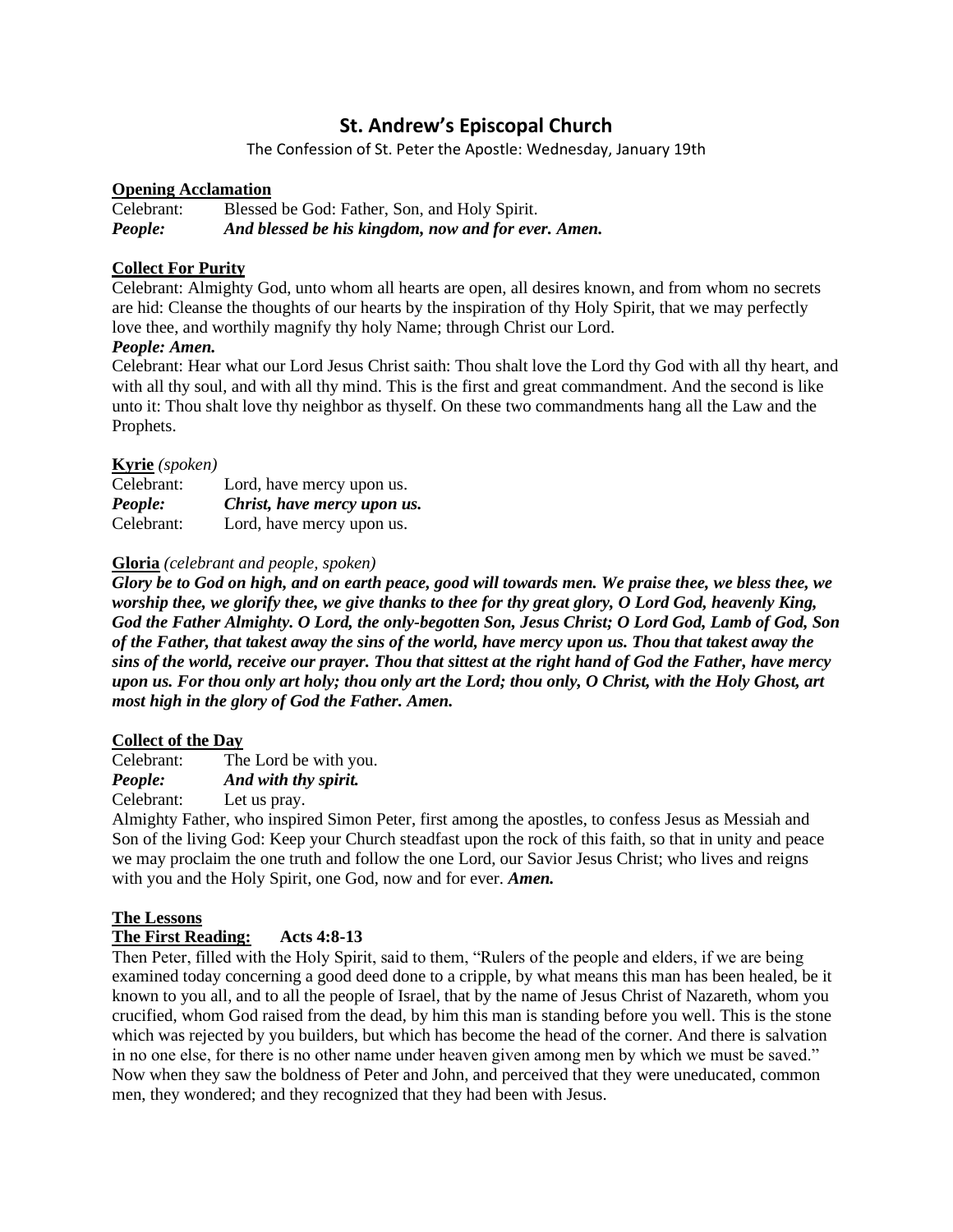Reader: The Word of the Lord. *People: Thanks be to God.*

**Psalm 23** *(read responsively alternating verses)*

1 The Lord is my shepherd, I shall not want;

*2 he makes me lie down in green pastures. He leads me beside still waters;*

3 he restores my soul. He leads me in paths of righteousness for his name's sake.

*4 Even though I walk through the valley of the shadow of death, I fear no evil; for thou art with me; thy rod and thy staff, they comfort me.*

5 Thou preparest a table before me in the presence of my enemies; thou anointest my head with oil, my cup overflows.

*6 Surely goodness and mercy shall follow me all the days of my life; and I shall dwell in the house of the Lord for ever.*

# **The Second Reading: 1 Peter 5:1-4**

So I exhort the elders among you, as a fellow elder and a witness of the sufferings of Christ as well as a partaker in the glory that is to be revealed. Tend the flock of God that is your charge, not by constraint but willingly, not for shameful gain but eagerly, not as domineering over those in your charge but being examples to the flock. And when the chief Shepherd is manifested you will obtain the unfading crown of glory.

Reader: The Word of the Lord. *People: Thanks be to God.*

### **The Gospel: Matthew 16:13-19**

Celebrant: The Holy Gospel of our Lord Jesus Christ according to St. John.

*People: Glory be to thee, O Lord.*

Now when Jesus came into the district of Caesare′a Philippi, he asked his disciples, "Who do men say that the Son of man is?" And they said, "Some say John the Baptist, others say Eli′jah, and others Jeremiah or one of the prophets." He said to them, "But who do you say that I am?" Simon Peter replied, "You are the Christ, the Son of the living God." And Jesus answered him, "Blessed are you, Simon Bar-Jona! For flesh and blood has not revealed this to you, but my Father who is in heaven. And I tell you, you are Peter, and on this rock I will build my church, and the powers of death shall not prevail against it. I will give you the keys of the kingdom of heaven, and whatever you bind on earth shall be bound in heaven, and whatever you loose on earth shall be loosed in heaven."

Celebrant: This is the Gospel of the Lord.

*People: Praise be to thee O Christ.*

### **The Sermon**

The Reverend Harold V. Reed

### **The Nicene Creed** *(Celebrant and People)*

*I believe in one God, the Father, the Almighty, maker of heaven and earth, and of all things visible and invisible; And in one Lord Jesus Christ, the only-begotten Son of God, begotten of his Father before all worlds, God of God, Light of Light, very God of very God, begotten, not made, being of one substance with the Father; by whom all things were made; who for us men and for our salvation came down from heaven, and was incarnate by the Holy Ghost of the Virgin Mary, and was made man; and was crucified also for us under Pontius Pilate; he suffered and was buried; and the third day he rose again according to the Scriptures, and ascended into heaven and sitteth on the right hand of the Father; and he shall come again, with glory, to judge both the quick and the dead; whose kingdom shall have no end. And I believe in the Holy Ghost, the Lord, and Giver of Life, who proceedeth from the Father and the Son; who with the Father and the Son together is worshiped and glorified; who spake by the*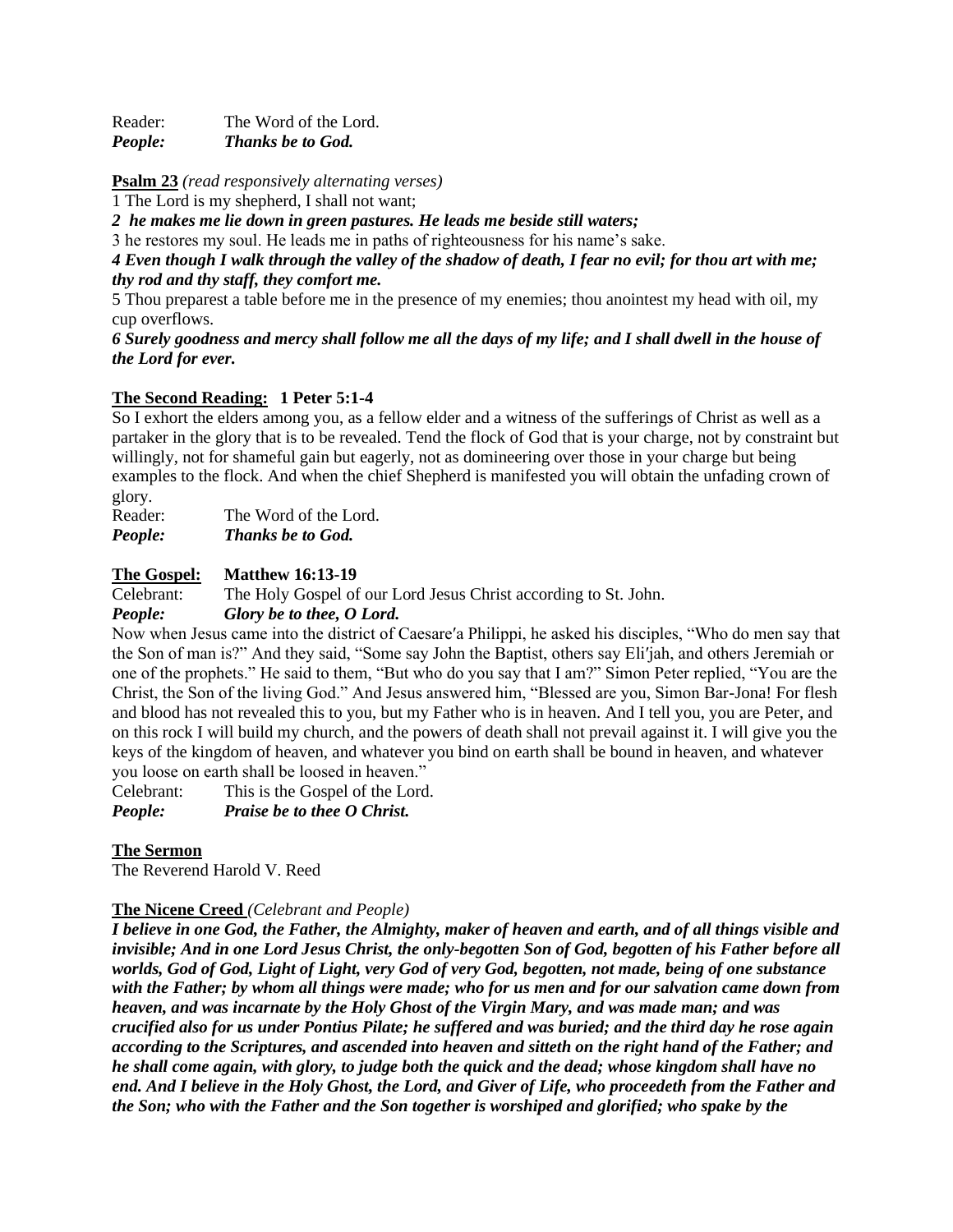*Prophets. And I believe one holy Catholic and Apostolic Church; I acknowledge one Baptism for the remission of sins; and I look for the resurrection of the dead, and the life of the world to come. Amen.*

#### **The Prayer For The State**

*[Opening Prayers for St. Andrew's]*

Celebrant: Let us pray for the whole state of Christ's Church and the world.

Almighty and everliving God, who in thy holy Word hast taught us to make prayers, and supplications, and to give thanks for all men: Receive these our prayers which we offer unto thy divine Majesty, beseeching thee to inspire continually the Universal Church with the spirit of truth, unity, and concord; and grant that all those who do confess thy holy Name may agree in the truth of thy holy Word, and live in unity and godly love.

Give grace, O heavenly Father, to all bishops and other ministers, that they may, both by their life and doctrine, set forth thy true and lively Word, and rightly and duly administer thy holy Sacraments.

And to all thy people give thy heavenly grace, and especially to this congregation here present; that, with meek heart and due reverence, they may hear and receive thy holy Word, truly serving thee in holiness and righteousness all the days of their life.

We beseech thee also so to rule the hearts of those who bear the authority of government in this and every land, that they may be led to wise decisions and right actions for the welfare and peace of the world.

Open, O Lord, the eyes of all people to behold thy gracious hand in all thy works, that, rejoicing in thy whole creation, they may honor thee with their substance, and be faithful stewards of thy bounty.

And we most humbly beseech thee, of thy goodness, O Lord, to comfort and succor all those who, in this transitory life, are in trouble, sorrow, need, sickness, or any other adversity.

And we also bless thy holy Name for all thy servants departed this life in thy faith and fear, beseeching thee to grant them continual growth in thy love and service; and to grant us grace so to follow the good examples of all thy saints, that with them we may be partakers of thy heavenly kingdom.

Grant these our prayers, O Father, for Jesus Christ's sake, our only Mediator and Advocate. *Amen.*

#### **The Confession of Sin and Absolution**

Celebrant: Ye who do truly and earnestly repent you of your sins, and are in love and charity with your neighbors, and intend to lead a new life, following the commandments of God, and walking from henceforth in his holy ways: Draw near with faith, and make your humble confession to Almighty God.

*(Celebrant and People) Almighty God, Father of our Lord Jesus Christ, maker of all things, judge of all men: We acknowledge and bewail our manifold sins and wickedness, which we from time to time most grievously have committed, by thought, word, and deed, against thy divine Majesty, provoking most justly thy wrath and indignation against us. We do earnestly repent, and are heartily sorry for these our misdoings; the remembrance of them is grievous unto us, the burden of them is intolerable. Have mercy upon us, have mercy upon us, most merciful Father; for thy Son our Lord Jesus Christ's sake, forgive us all that is past; and grant that we may ever hereafter serve and please thee in newness of life, to the honor and glory of thy Name; through Jesus Christ our Lord. Amen.*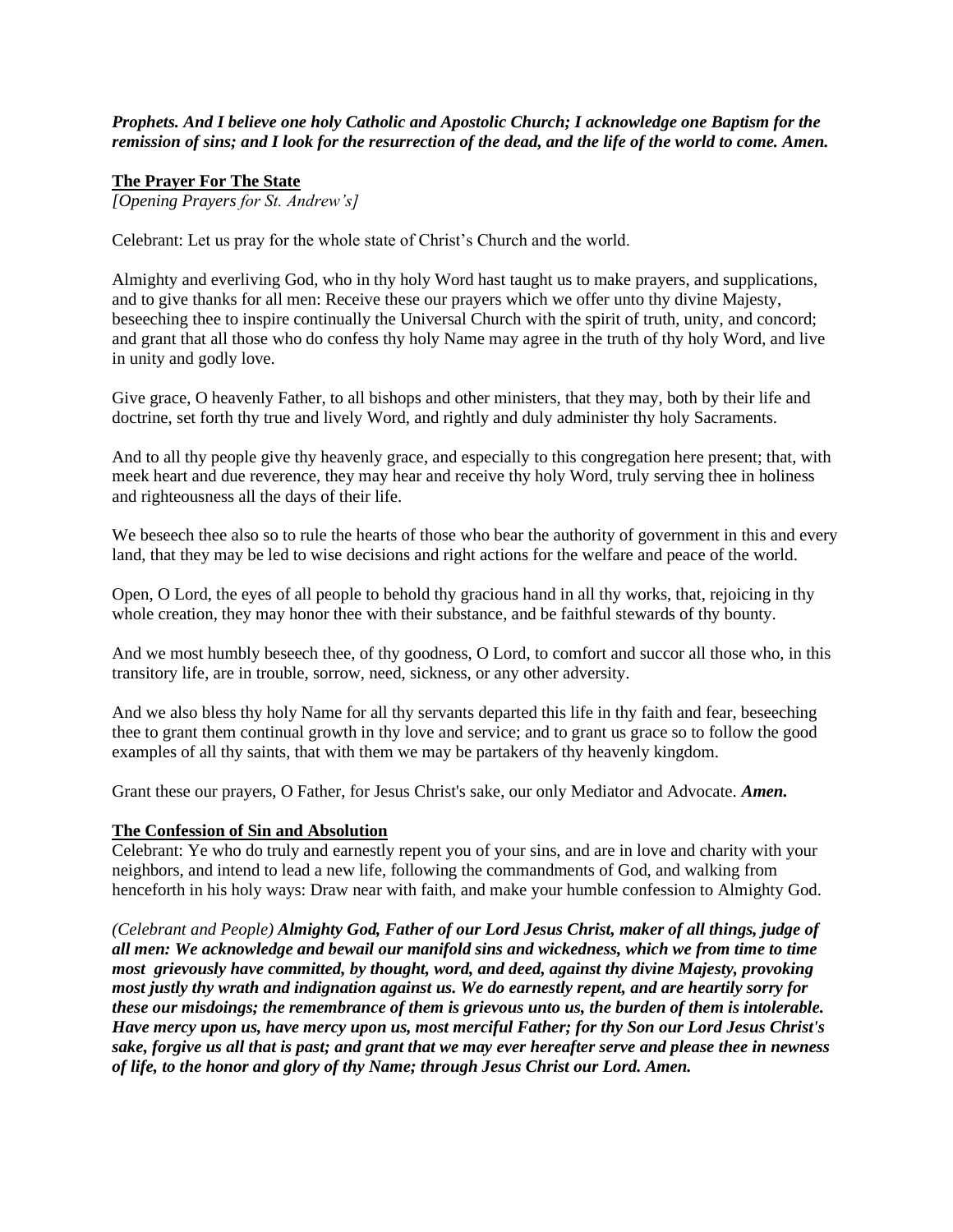Celebrant: Almighty God, our Heavenly Father, who of his great mercy hath promised forgiveness of sins to all those who with hearty repentance and true faith turn unto him, have mercy upon you, pardon and deliver you from all your sins, confirm and strengthen you in all goodness, and bring you to everlasting life; through Jesus Christ our Lord. *Amen.*

Celebrant: Hear the word of God all who truly turned to him. Come unto me, all ye that travail and are heavy laden, and I will refresh you.

For God so loved the world, that he gave his only-begotten Son, to the end that all that believe in him should not perish, but have everlasting life.

This is a true saying, and worthy of all men to be received, that Christ Jesus came into the world to save sinners.

If any man sin, we have an Advocate with the Father, Jesus Christ the righteous; and he is the perfect offering for our sins, and not for ours only, but for the sins of the whole world.

#### **The Peace**

| Celebrant: | May the peace of the Lord be always with you.                                                     |
|------------|---------------------------------------------------------------------------------------------------|
| People:    | And with thy Spirit.                                                                              |
| Celebrant: | Walk in love, as Christ loved us and gave himself up for us, an offering and sacrifice to<br>God. |

# **The Great Thanksgiving** *(Eucharistic Prayer I)*

| Celebrant: | The Lord be with you.                 |
|------------|---------------------------------------|
| People:    | And with thy spirit.                  |
| Celebrant: | Lift up your hearts.                  |
| People:    | We lift them up unto the Lord.        |
| Celebrant: | Let us give thanks unto our Lord God. |
| People:    | It is meet and right so to do.        |

It is very meet, right, and our bounden duty, that we should at all times, and in all places, give thanks unto thee, O Lord, holy Father, almighty, everlasting God.

#### *[Proper Preface]*

Therefore with Angels and Archangels, and with all the company of heaven, we laud and magnify thy glorious Name; evermore praising thee, and singing.

#### **Sanctus** *(Celebrant and People, spoken)*

### *Holy, holy, holy, Lord God of Hosts: Heaven and earth are full of thy glory. Glory be to thee, O Lord Most High. Blessed is he that cometh in the name of the Lord. Hosanna in the highest.*

All glory be to thee, Almighty God, our heavenly Father, for that thou, of thy tender mercy, didst give thine only Son Jesus Christ to suffer death upon the cross for our redemption; who made there, by his one oblation of himself once offered, a full, perfect, and sufficient sacrifice, oblation, and satisfaction, for the sins of the whole world; and did institute, and in his holy Gospel command us to continue, a perpetual memory of that his precious death and sacrifice, until his coming again.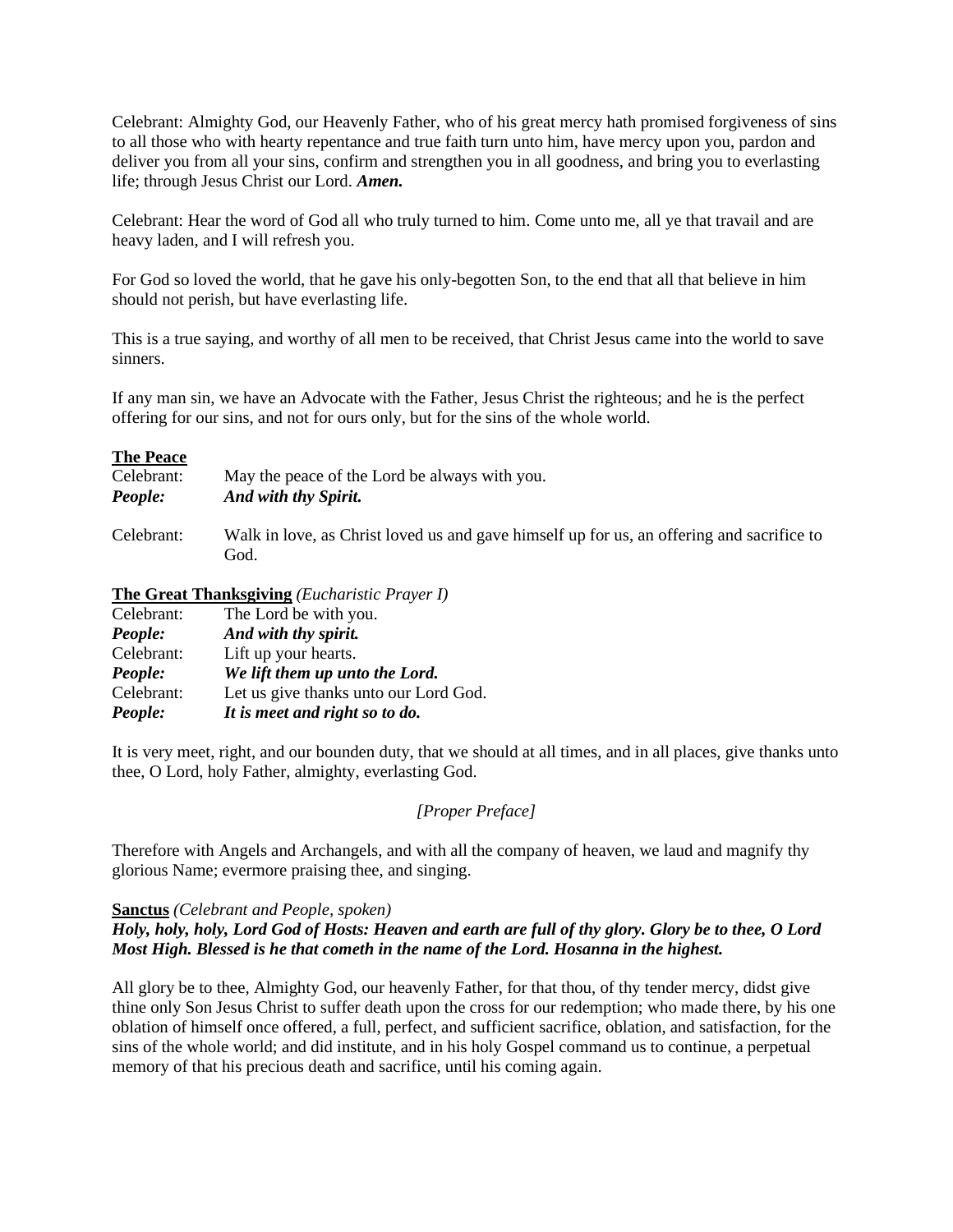For in the night in which he was betrayed, he took bread; and when he had given thanks, he broke it, and gave it to his disciples, saying, "Take, eat, this is my Body, which is given for you. Do this in remembrance of me."

Likewise, after supper, he took the cup; and when he had given thanks, he gave it to them, saying, "Drink ye all of this; for this is my Blood of the New Testament, which is shed for you, and for many, for the remission of sins. Do this, as oft as ye shall drink it, in remembrance of me."

Wherefore, O Lord and heavenly Father, according to the institution of thy dearly beloved Son our Savior Jesus Christ, we, thy humble servants, do celebrate and make here before thy divine Majesty, with these thy holy gifts, which we now offer unto thee, the memorial thy Son hath commanded us to make; having in remembrance his blessed passion and precious death, his mighty resurrection and glorious ascension; rendering unto thee most hearty thanks for the innumerable benefits procured unto us by the same.

And we most humbly beseech thee, O merciful Father, to hear us; and, of thy almighty goodness, vouchsafe to bless and sanctify, with thy Word and Holy Spirit, these thy gifts and creatures of bread and wine; that we, receiving them according to thy Son our Savior Jesus Christ's holy institution, in remembrance of his death and passion, may be partakers of his most blessed Body and Blood.

And we earnestly desire thy fatherly goodness mercifully to accept this our sacrifice of praise and thanksgiving; most humbly beseeching thee to grant that, by the merits and death of thy Son Jesus Christ, and through faith in his blood, we, and all thy whole Church, may obtain remission of our sins, and all other benefits of his passion.

And here we offer and present unto thee, O Lord, our selves, our souls and bodies, to be a reasonable, holy, and living sacrifice unto thee; humbly beseeching thee that we, and all others who shall be partakers of this Holy Communion, may worthily receive the most precious Body and Blood of thy Son Jesus Christ, be filled with thy grace and heavenly benediction, and made one body with him, that he may dwell in us, and we in him.

And although we are unworthy, through our manifold sins, to offer unto thee any sacrifice, yet we beseech thee to accept this our bounden duty and service, not weighing our merits, but pardoning our offences, through Jesus Christ our Lord; By whom, and with whom, in the unity of the Holy Ghost, all honor and glory be unto thee, Almighty Father, now and forever. *Amen.*

And now, as our Savior Christ hath taught us, we are bold to say: *(Celebrant and People)*

*Our Father, who art in heaven, hallowed be Thy name. Thy kingdom come, Thy will be done, on earth as it is in heaven. Give us this day our daily bread. And forgive us our trespasses, as we forgive those who trespass against us. And lead us not into temptation, but deliver us from evil. For Thine is the kingdom, and the power, and the glory, forever and ever. Amen.*

#### **The Breaking of the Bread**

Celebrant: Alleluia. Christ our Passover is sacrificed for us. *People: Therefore let us keep the feast. Alleluia.*

# **Agnus Dei** *(Celebrant and People, spoken)*

*O Lamb of God, that takest away the sins of the world, have mercy upon us. O Lamb of God, that takest away the sins of the world, have mercy upon us. O Lamb of God, that takest away the sins of the world, grant us thy peace.*